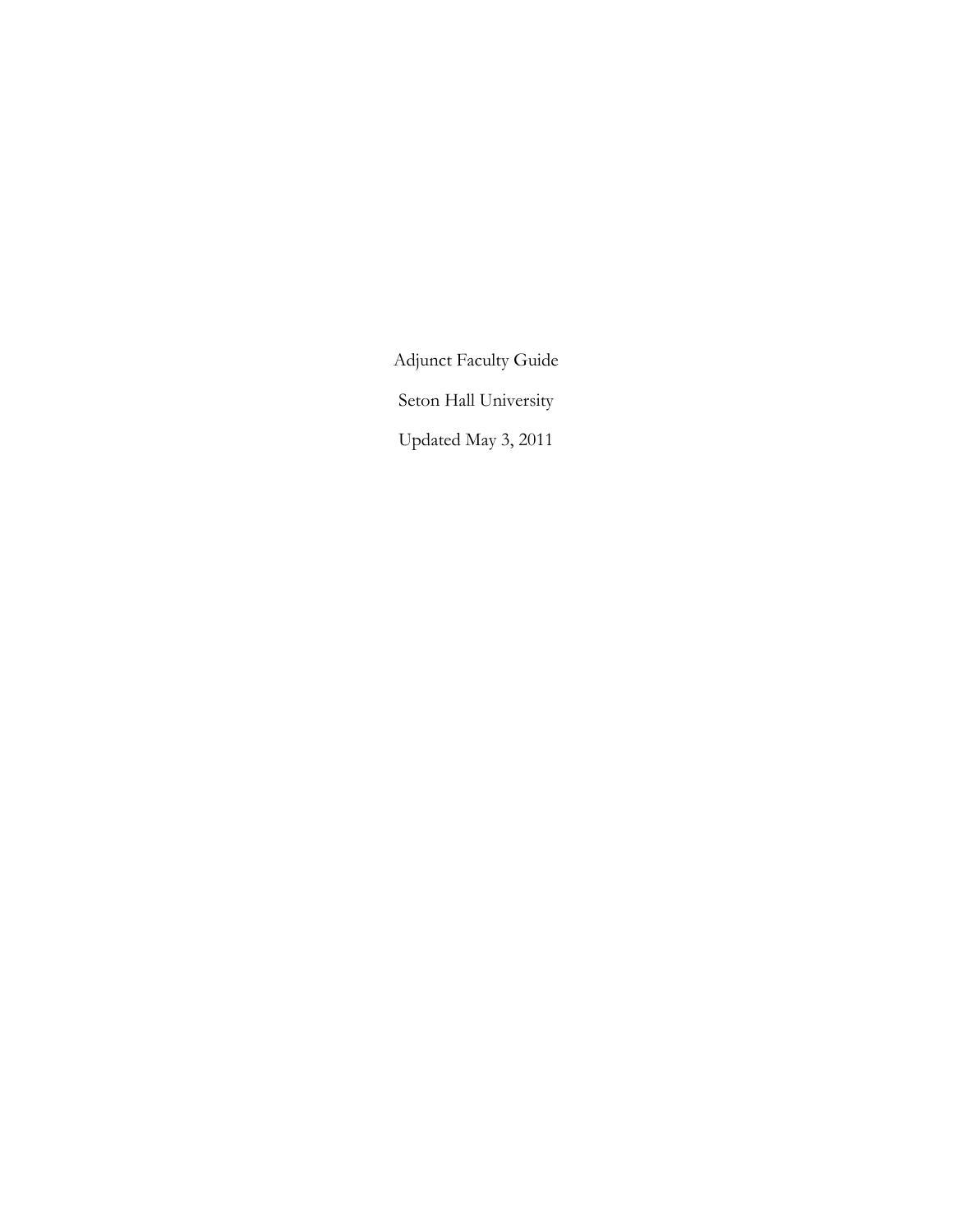### Table of Contents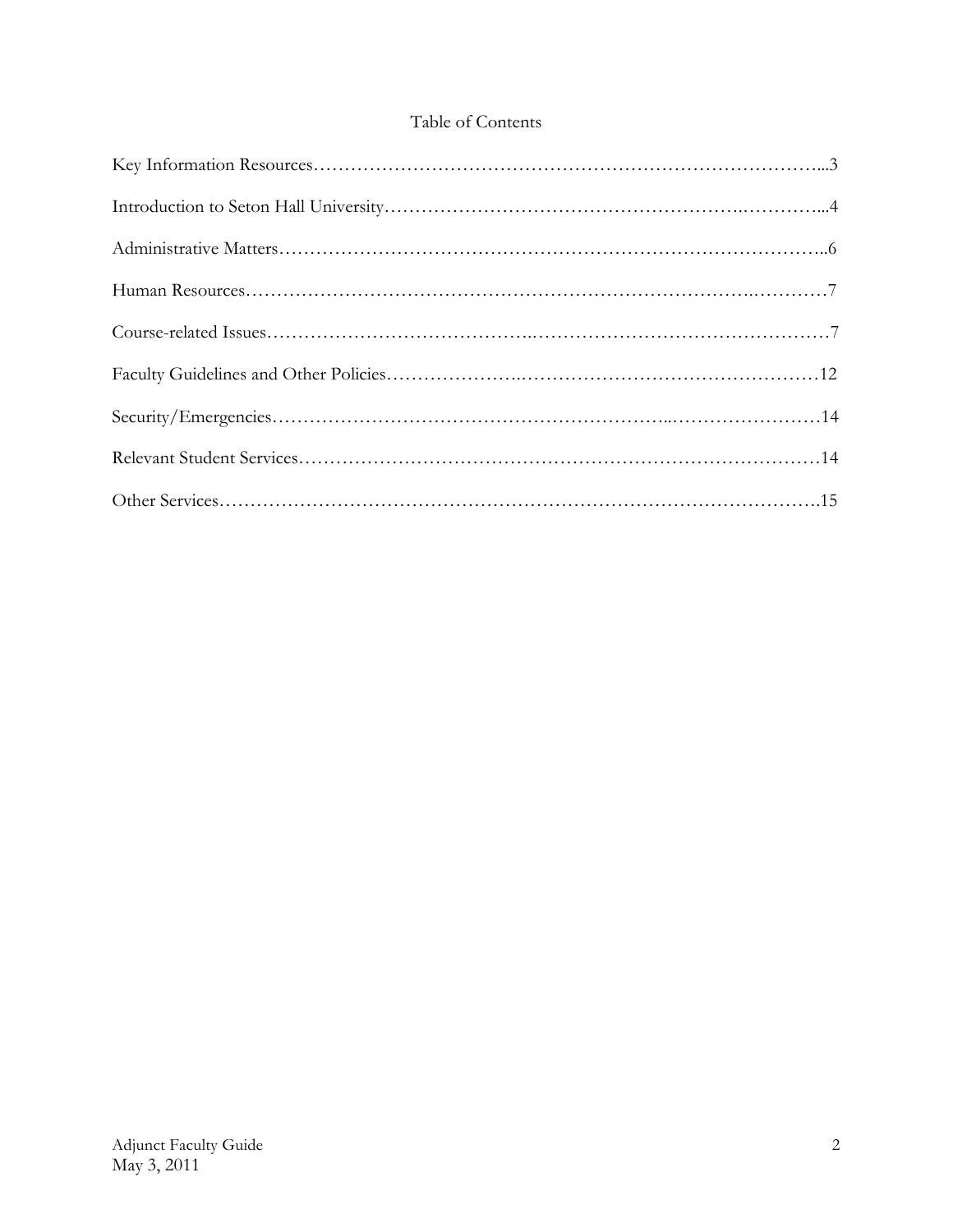# **Key Information Resources**

Counseling Services (http://www.shu.edu/offices/counseling-services-index.cfm) 973-761-9500

Disability Support Services (http://www.shu.edu/offices/disability-support-services/) 973-313-6003

Academic Resource Center (http://www.shu.edu/academics/artsci/arc/) 973-761-9108

Language Resource Center (http://www.shu.edu/academics/artsci/language-resourcecenter/index.cfm) 973-761-9457

Campus Ministry (http://www.shu.edu/catholic-mission/campus-ministry-index.cfm) 973-761-9545

Library (http://www.shu.edu/academics/libraries/) 973-761-9435

Book Orders: http://www.shu.edu/offices/edoptions.cfm

Technology Help Desk 973-761-2222

Human Resources (http://www.shu.edu/offices/human-resources/) 973-761-9177

Public Safety and Security 973-761-9328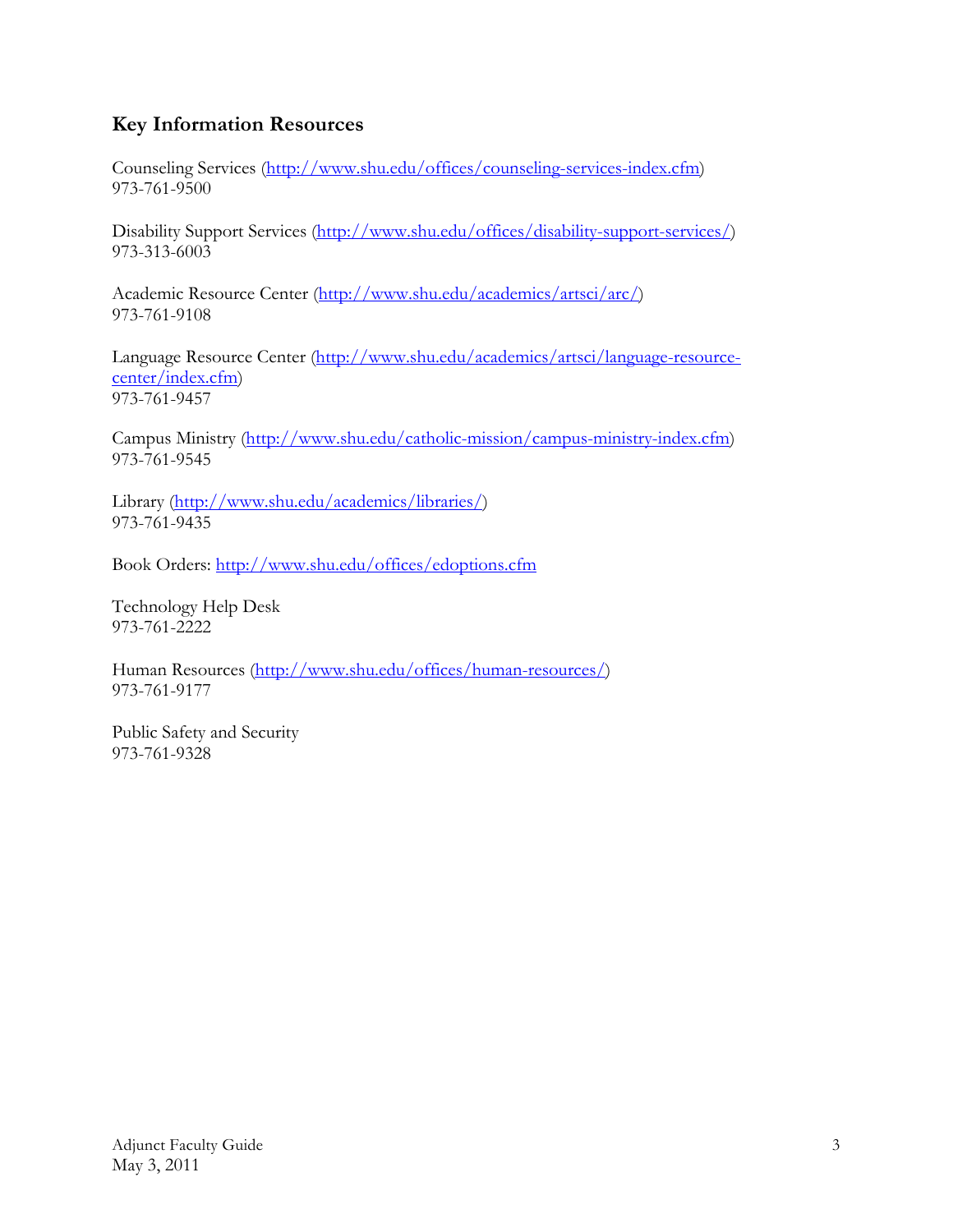## **Introduction to Seton Hall University**

• **About Seton Hall University:** An independent Catholic university, Seton Hall offers preeminent academic programs in an environment conducive to the development of its students' intellectual abilities, social responsibilities, and ethical judgments. The university enrolls 10,000 students on the undergraduate and graduate levels in eight colleges and schools: the College of Arts and Sciences, the W. Paul Stillman School of Business, the John C. Whitehead School of Diplomacy and International Relations, the College of Education and Human Services, the College of Nursing, the School of Theology, and the School of Health and Medical Sciences, all on the 58-acre South Orange campus, and the School of Law in Newark. The Division of Continuing Education and Professional Studies is located on the South Orange campus.

Seton Hall, which is fully accredited by the Middle States Association of Colleges and Schools, offers more than 60 undergraduate majors and concentrations and over 60 graduate programs. During the past decade Seton Hall has been in the midst of a renaissance in regard to facilities and faculty; it continues to expand with on-campus construction and to grow in academic excellence. Primarily a teaching university, Seton Hall encourages and supports excellence in teaching.

- **Seton Hall's Mission:** Seton Hall University is a major Catholic university. In a diverse and collaborative environment it focuses on academic and ethical development. Seton Hall students are prepared to be leaders in their professional and community lives in a global society and are challenged by outstanding faculty, an evolving technologically-advanced setting and values-centered curricula. This vision and sense of mission accords with the charge given to all Catholic universities by the late Pope John Paul II in a document entitled *Ex Corde Ecclesiae* ("Born from the Heart of the Church") that he wrote in 1990 on the character and purpose of Catholic universities.
- **History of Seton Hall University:** Seton Hall was founded in 1856 by Bishop James Roosevelt Bayley, the first bishop of Newark, who named it after his aunt, Elizabeth Ann Seton, a pioneer in Catholic education. The institution was founded as Seton Hall College in Madison, New Jersey, moved to South Orange in 1860, and became incorporated by the State in 1861. In 1923 the College of Arts and Sciences was organized into departments and teacher training courses were offered. In 1936 the first business courses were scheduled, followed the next year by the first nursing courses. University College was established in Newark in 1937; the College of Education and Human Services began in 1950; and Seton Hall College became Seton Hall University that same year. In 1951 the School of Law was founded, and the Institute of Far Eastern Studies established. The Institute of Judaeo-Christian Studies was started in 1955; the College of Medicine and Dentistry (taken over by the State in 1964) was founded in 1956; and the first Ph.D. program was developed in chemistry in 1964. In 1984, the Immaculate Conception Seminary moved from Darlington, where it had been located since 1927, to its original home on the South Orange campus. The School of Graduate Medical Education was established in 1987. In 1997, the School of Diplomacy and International Relations was created.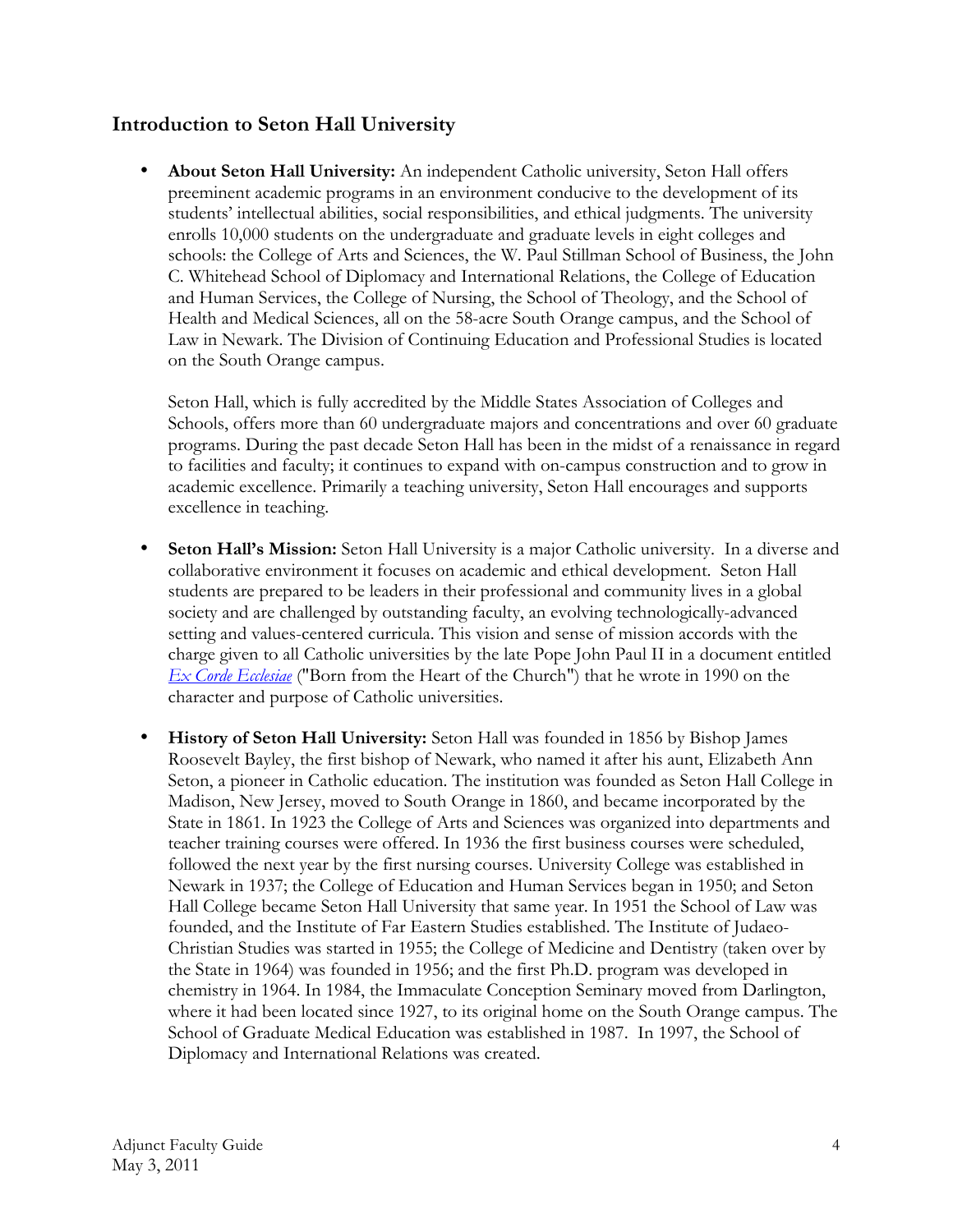### **Campus Map**

Seton Hall > Visiting



|     |     |                                                                                     |    | (IM)                                          |
|-----|-----|-------------------------------------------------------------------------------------|----|-----------------------------------------------|
| 2.  |     | The Arts Center (AC)                                                                |    | 17. Alfieri Hall                              |
| 3.  |     | Cabrini Hall (CB)                                                                   |    | 18. President's Hall (PH)                     |
| 4.  |     | Neumann Hall (NH)                                                                   |    | 19. McQuaid Hall (MQ)                         |
| 5.  |     | Serra Hall (SR)                                                                     |    | 20. Aquinas Hall (AQ)                         |
| 6.  |     | Fahy Hall (FH)                                                                      |    | 21. Corrigan Hall (CH)                        |
| 7.  |     | Xavier Hall (XH)                                                                    |    | 22. Bayley Hall (BA)                          |
| 8.  |     | Caroline D. Schwartz College of Nursing (NU)                                        |    | 23. Jubilee Hall                              |
| 9.  |     | Arts & Sciences Hall (AS)                                                           |    | 24. Boland Hall                               |
| 10. |     | Duffy Hall (DH)                                                                     |    | 25. McNulty Gate                              |
| 11. |     | <b>Bishop Dougherty University Center</b>                                           |    | 26. Science and Technology<br><b>Building</b> |
| 12. |     | The Richie Regan Recreation and Athletic Center 27. George M. Ring Building<br>(RC) |    |                                               |
|     | 13. | Walsh Library (LI)                                                                  |    | 28. St. Andrew's Hall                         |
|     | 14. | Mooney Hall (MH)                                                                    |    | 29. Health Services                           |
| 15. |     | Lewis Hall (Immaculate Conception Seminary)                                         |    | 30. Turrell Manor                             |
|     |     | 15a. Alumni Hall                                                                    | G. | <b>University Green</b>                       |
|     |     | 15b. Stafford Hall (SH)                                                             | P. | <b>Parking Deck</b>                           |
|     |     |                                                                                     |    |                                               |

Download printable map here: http://www.shu.edu/visiting/campus-map.cfm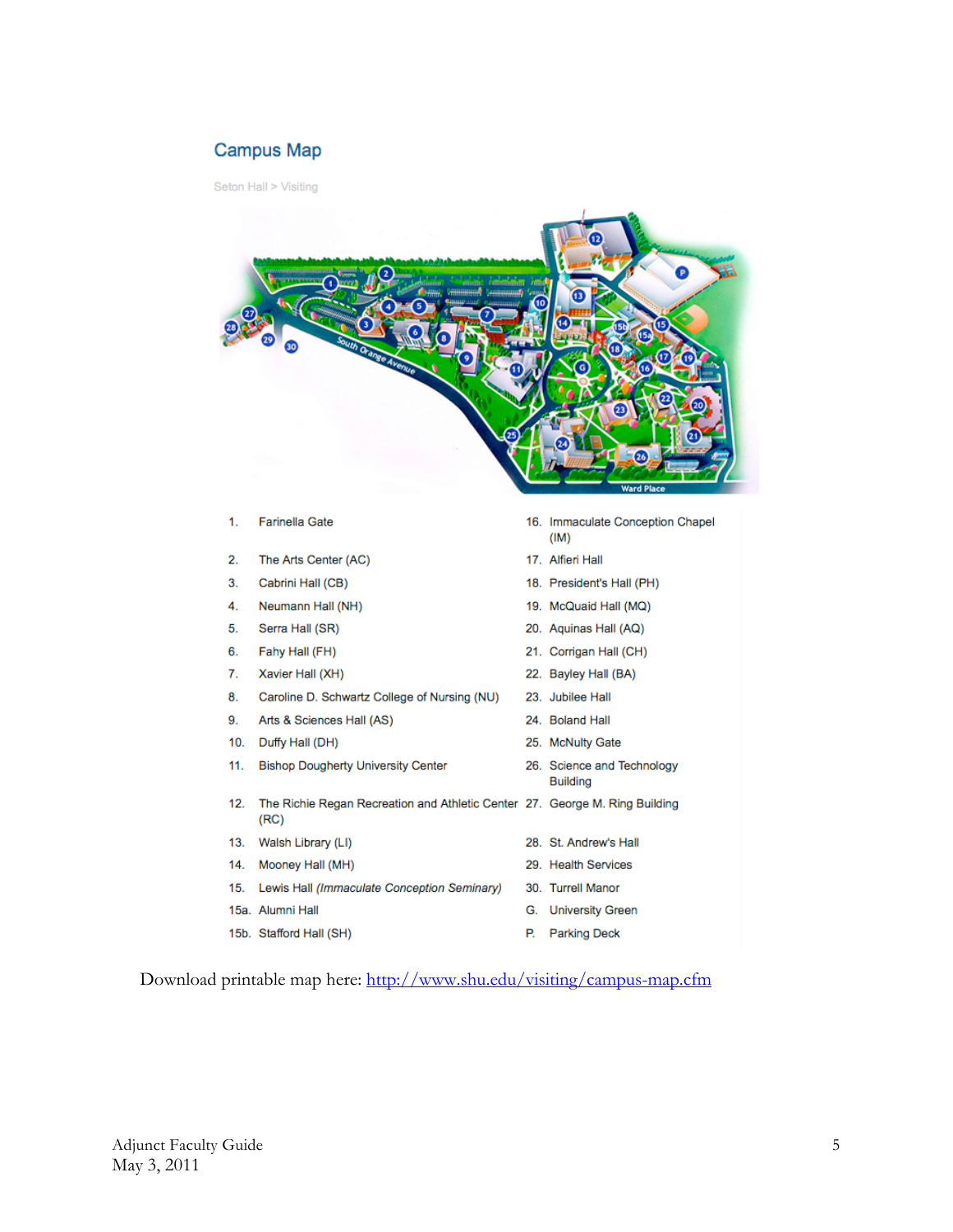- **Directions to campus:** Please visit http://www.shu.edu/visiting/directions.cfm.
- **Parking:** If you wish to drive to the University and park on campus, you must register your car with the Parking Office on the first floor of Duffy Hall above the Bookstore. The parking fee is \$60 for the year (September 1 to August 31) or \$35 if registering after January 1(for the spring semester only). You will need a copy of your vehicle registration to receive a parking permit. Please check with the parking office for the latest information regarding fees (http://parking.shu.edu).
- **Shuttle Service:** If you plan to travel to campus via the South Orange New Jersey Transit train station, you can take advantage of the University's shuttle service called SHUFLY. Please visit http://parking.shu.edu for more information and the SHUFLY schedule.
- **Academic Calendar and Exam Schedule:** http://www.shu.edu/calendars/academic-calendar.cfm

## **Administrative Matters**

Different departments may have special orientations for adjunct faculty to discuss departmental requirements associated with teaching. Please check with your department.

- **Adjunct Office**: Consult your School/Department for the location of adjunct offices.
- **Contact Information**: It is important that your School/Department have up-to-date contact information for all adjunct faculty. Please provide your information to your School/Department.
- **Email address and off-campus access:** Adjunct professors will be assigned a Seton Hall email account, and faculty are expected to use this account when communicating with students and the School/Department. The email account will be activated when all of your hiring paperwork has been processed by the University's Human Resources Office. Faculty may obtain access to this email account by contacting the Technology Help Desk at 973- 274-2222. SHU email addresses are usually in this format: *firstname.lastname@shu.edu*, but there are variations.
- **Laptop and configuration:** Adjunct faculty members must have their Chairs identify the adjunct's need for a laptop to the Asset Management Office in PC Support Services; the Chair will send an email to Irene Wang  $(i.\text{wang@shu.edu})$ . Once that is done, the adjunct can call or email Irene and make an appointment to pick up the laptop. Adjunct faculty must return the laptop when their contract expires, unless they are scheduled to teach in the subsequent semester.
- **PC Support Services**, located in the lower level of Corrigan Hall, provides walk-in support, computer repairs and laptop one-on-one consultation, as well as phone support for the University. The Technology Help Desk can be reached by dialing extension 2222, or by email at  $\frac{\text{helpdes}(a)}{\text{shu.edu}}$ . Please note that faculty must bring their laptops to class if they plan to use Powerpoint presentations. Classrooms on campus are equipped with LCD projectors, screens, and sound systems. Any problems with these should be reported to Media Services, at 973-761-9554 or media.services@shu.edu.
- **Adjunct mailboxes**: All adjunct professors will have a mailbox that can be used to receive outside mail, campus mail, information from the School/Department, and materials from your students. Your School/Department can tell you the location of your mailbox.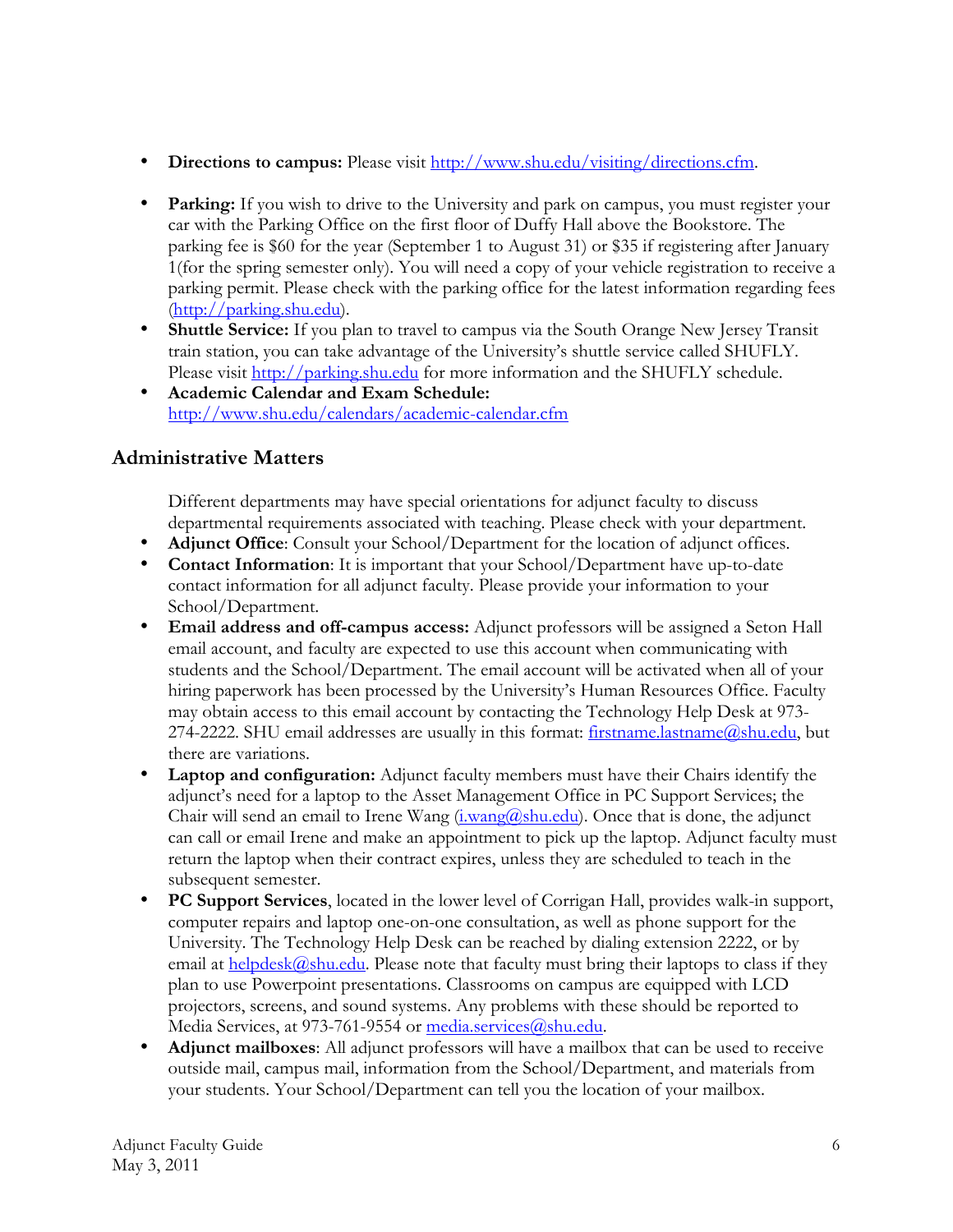### • **Office support**

**Photocopying of syllabi and exams:** A School/Department secretary can help you with this. Exams can also be administered digitally, through Blackboard or email. Directions on how to use Blackboard can be found on page 9 of this manual. **Library reserves:** Faculty who would like to place material on electronic or hard copy reserve at Walsh Library can do so at the library circulation desk by completing a reserve form, available on the library's website at

http://www.shu.edu/offices/upload/reserve-form.pdf.

**Office supplies:** A School/Department secretary can help you obtain these items. **Making phone calls:** If dialing within campus, please dial the last 4 digits of the recipient's phone number. Note that in some buildings on campus, dialing the last 4 digits of the phone number works only if the prefix is 761. Check with your School/Department secretary for this information. If contacting someone off campus, dial 1-1 and then the entire phone number.

### **Human Resources**

- **Paperwork:** All adjunct faculty must complete Human Resources forms prior to beginning their teaching at the University. The payment form or contract is generated by the Department in which the faculty member will be working. Before the beginning of each semester, your Department will give you a form for that semester. Once your initial paperwork is processed by Human Resources, you will be assigned a Seton Hall email account and be eligible to receive a University Faculty ID Card. Human Resources will inform you how to participate in mandatory sexual harassment prevention and antidiscrimination training.
- **Faculty ID card:** This card can be obtained by visiting the Office of Human Resources to pick up an Employee/Faculty ID Card Information Form, which is then submitted to the ID Card Office on the first floor of Duffy Hall. Your email address and your ID card will give you access to all library resources. Your ID card will also give you access to the campus pedestrian gates, as well as the Recreation and Athletic Center. Adjunct faculty are required to get a SHU ID card.
- **Paychecks:** Adjunct faculty are paid in four equal installments at the end of each month. Fall semester pay periods are September through December; spring semester pay periods are February through May. Adjunct faculty may be paid through direct deposit by completing the appropriate form provided to them with their Human Resources paperwork.

### **Course-related Issues**

• **Library**: Walsh Library is located across from the Recreation and Athletic Center. For library hours, please visit the main library webpage at http://www.shu.edu/academics/libraries/index.cfm.

> **Adjunct borrowing privileges:** Faculty with a Seton Hall ID have access to all library resources and services, including inter-library loans and library computers with database capabilities. Faculty may also reserve books and should have input into library acquisitions. You may also take your classes to the library for instruction in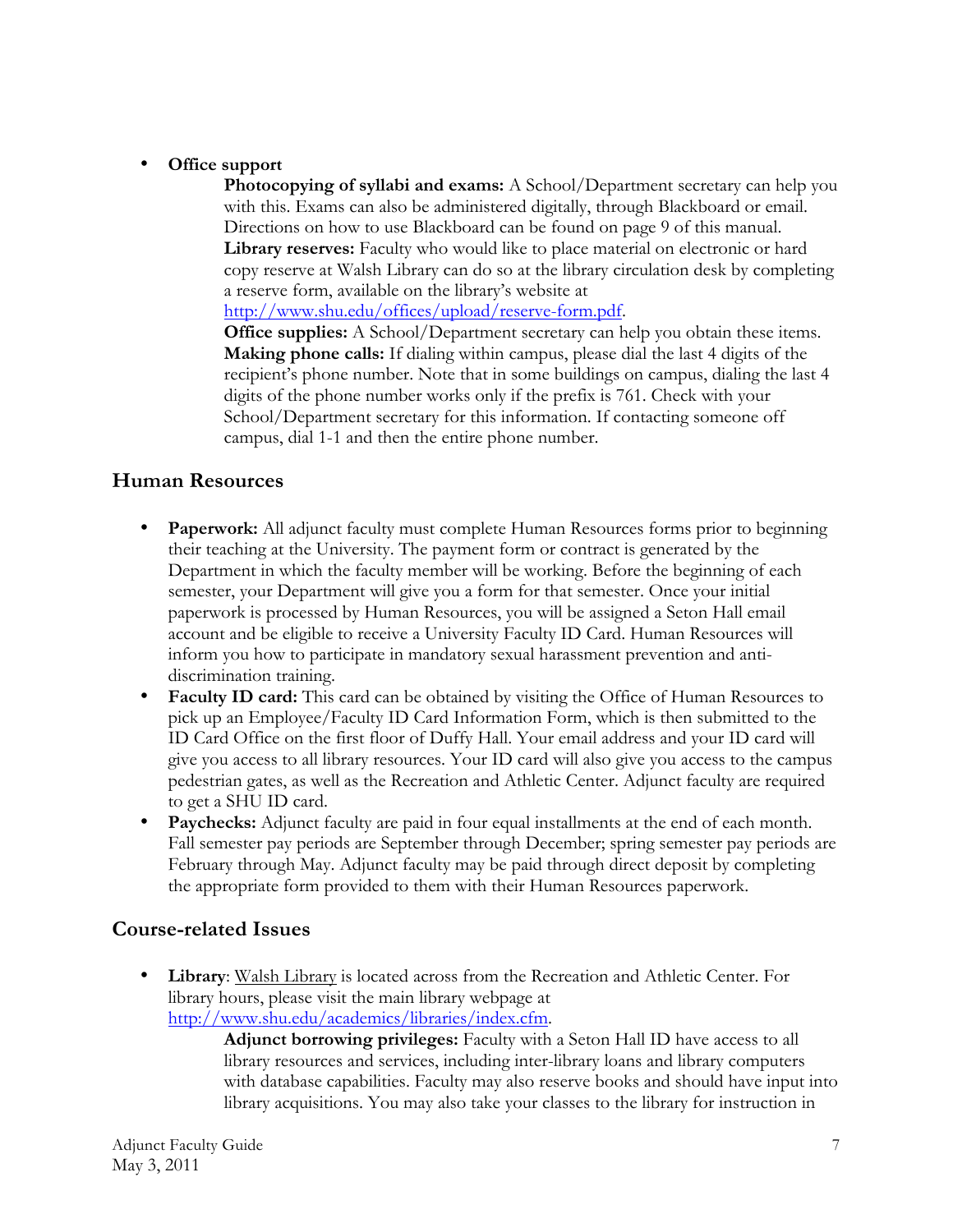library services; however, you must fill out a form at the reference desk and make the appointment at least one week in advance.

Faculty may use the Turro Seminary Library and the Rodino Law Library. Information on these libraries may be found on the main library webpage. **Reserve:** Faculty may place books and other materials on Reserve and E-Reserve. Guidelines for submitting material to be on E-Reserve can be found on the library website, above.

**Computers and A/V facilities:** Media Services, located on the first floor of Walsh Library, has TVs, VCRs, projectors, slide projectors, and overhead projectors available for your use. To order A/V equipment for the classroom, please contact Media Services, at 973-761-9554 or media.services@shu.edu. All classrooms are equipped with an overhead projector with the ability to connect to a laptop for Powerpoint presentations. However, you must bring your own laptop to class.

- **Bookstore**: The SHU bookstore is located in Duffy Hall. Information on ordering textbooks is below.
- **Photocopying and copyright laws**: Copyright information may be found here: http://www.shu.edu/offices/compliance-dmca.cfm.
- **Location of classroom**: Room assignments for classes are scheduled through the Registrar and can be made as late as a few days before the start of the semester. Please check PirateNet for the location: under the "MyInfo" tab, click "Banner Self Service," then click "Faculty and Advisors." Finally, click on "Faculty-view teaching schedule." The room assignment should appear under each class listing. If you need to change your classroom assignment for some reason, contact the Department chair or secretary for your program. If you need special accommodations, please inform your Department prior to the start of the semester.
- **How to select and order a textbook**: Some classes have a required text ordered by the chair or program director; in other cases, faculty members may choose the text(s). Faculty can submit their book orders online by following the instructions at this site: http://www.shu.edu/offices/edoptions.cfm. An adoption must be placed for all courses regardless of a need for a textbook, supply or other requirement. If you are not requiring any course materials, simply enter "No Books" for your course. For textbook ordering deadlines, check the website above or ask your Department Chair.

If you are responsible for choosing textbooks for your class, your Department Chair may require book adoptions to be placed further in advance.

• **Syllabus guidelines**: Course syllabi should be distributed during the first class meeting and should include the following:

**Meeting days and times Classroom location Your telephone and email address Your office hours Course description Required texts and supplements Academic calendar and exam schedule Outline of class activities Academic Integrity** (should be included verbatim on the syllabus): "All forms of dishonesty whether by act of omission, including but not limited to, cheating,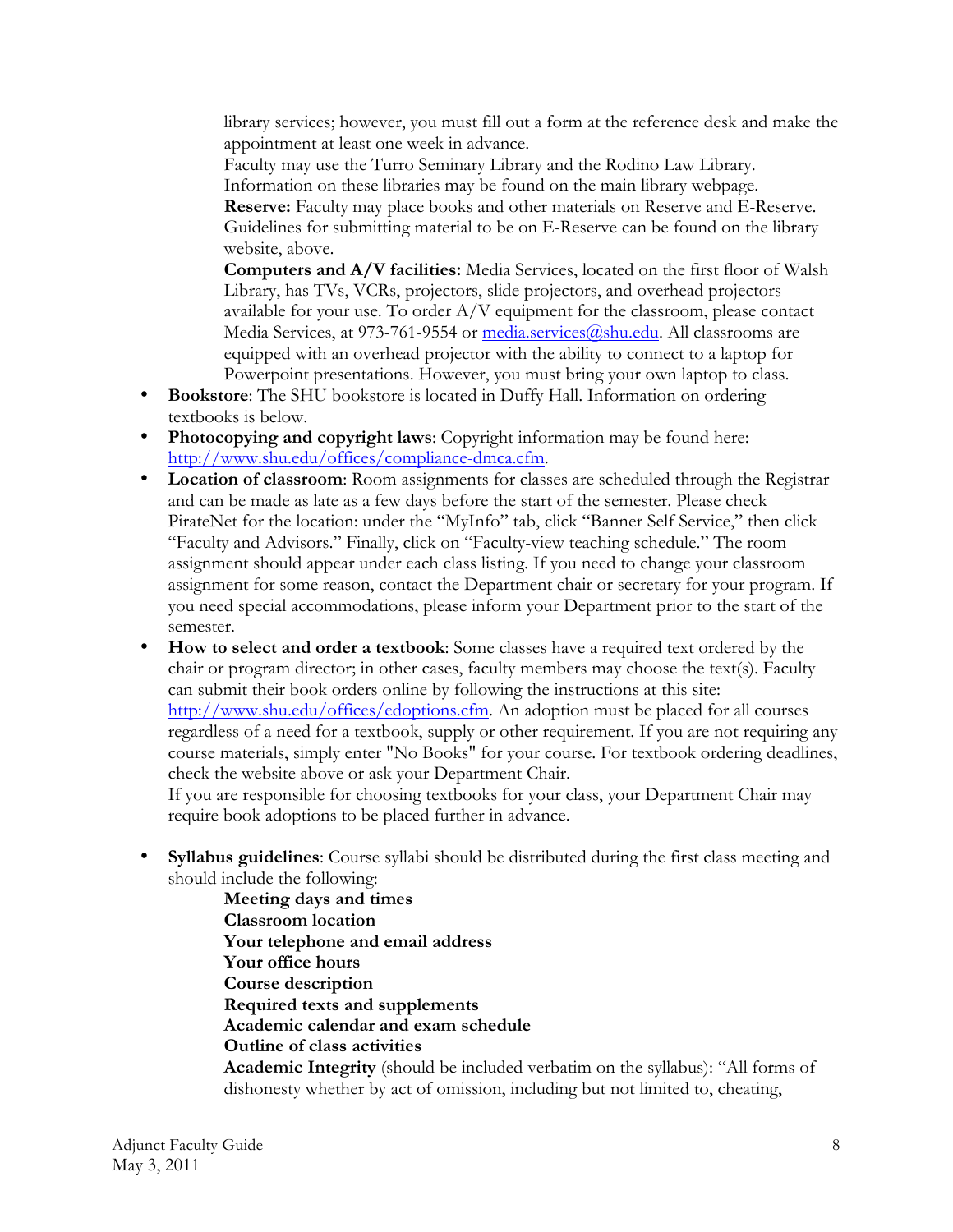plagiarism, and knowingly furnishing false information to the University are prohibited and may elicit University sanctions of suspension or expulsion." For more on this, please consult the current graduate or undergraduate catalogues, which can be found here: http://www.shu.edu/academics/index.cfm.

Some academic programs may require additional information to be added to the syllabi due to accreditation standards. See the department Chair for guidance.

**Disability Services Statement** (should be included verbatim on the syllabus): "Students at Seton Hall University who have a physical, medical, learning or psychiatric disability, either temporary or permanent, may be eligible for reasonable accommodations at the University as per the Americans with Disabilities Act and/or Section 504 of the Rehabilitation Act. In order to receive such accommodations, students must identify themselves at the Office of Disability Support Services, provide appropriate documentation and collaborate with the development of an accommodation plan."

The DSS phone number is 973-313-6003. There is further information on students with disabilities under Relevant Student Services on page 14 of this manual. Additionally, you may visit the DSS website at

http://www.studentaffairs.shu.edu/dss, where you can find resources for faculty. **Grading Criteria:** Adjuncts should state and explain their grading criteria in the syllabus clearly. It is important that there be tangible evidence for the grade assigned. Please consult with the Department Chair to learn more about the procedure the School follows in case a student contests the grade assigned. In assigning the final course grade, multiple measures of student performance are preferred as opposed to basing the grade on a single or a few measures.

**Submit your syllabus to the Department Chair within one week of the start of the semester.**

• **Blackboard:** Blackboard is Seton Hall's online learning system, which faculty use to post assignments and grades. Please visit

http://www.shu.edu/offices/technology/blackboard/index.cfm for tutorials on how to upload materials. You may access Blackboard through the main SHU webpage.

- **Accessing the university network while on campus:** You may use any computer on campus by logging in using the username and password that you set up on your laptop.
- **Powerpoint**: If using Powerpoint presentations or the internet, please bring your laptop to class, as the classrooms are not equipped with laptops.
- **Access to student photos:** Course photo rosters may be accessed through PirateNet under the Main Deck Tab.
- **How to determine student email addresses**: The typical format for student email addresses are as follows: firstname.lastname@shu.edu; however, there are variants. Student email addresses may be obtained through PirateNet. To access PirateNet, go to the main SHU webpage, and in the top right corner, you will see a link to PirateNet. Click this link and login using the username you were given and the password you created when setting up your laptop. Once in PirateNet, click the "My Info" tab. Click "Banner Self-Service," "Faculty and Advisors," "Summary class list." At the bottom of the list of students, there is a link to email the entire class.

#### • **Class procedures**

**Class roster:** Class rosters are available through the Banner system. Banner can be accessed on PirateNet, which can be accessed through the main SHU webpage.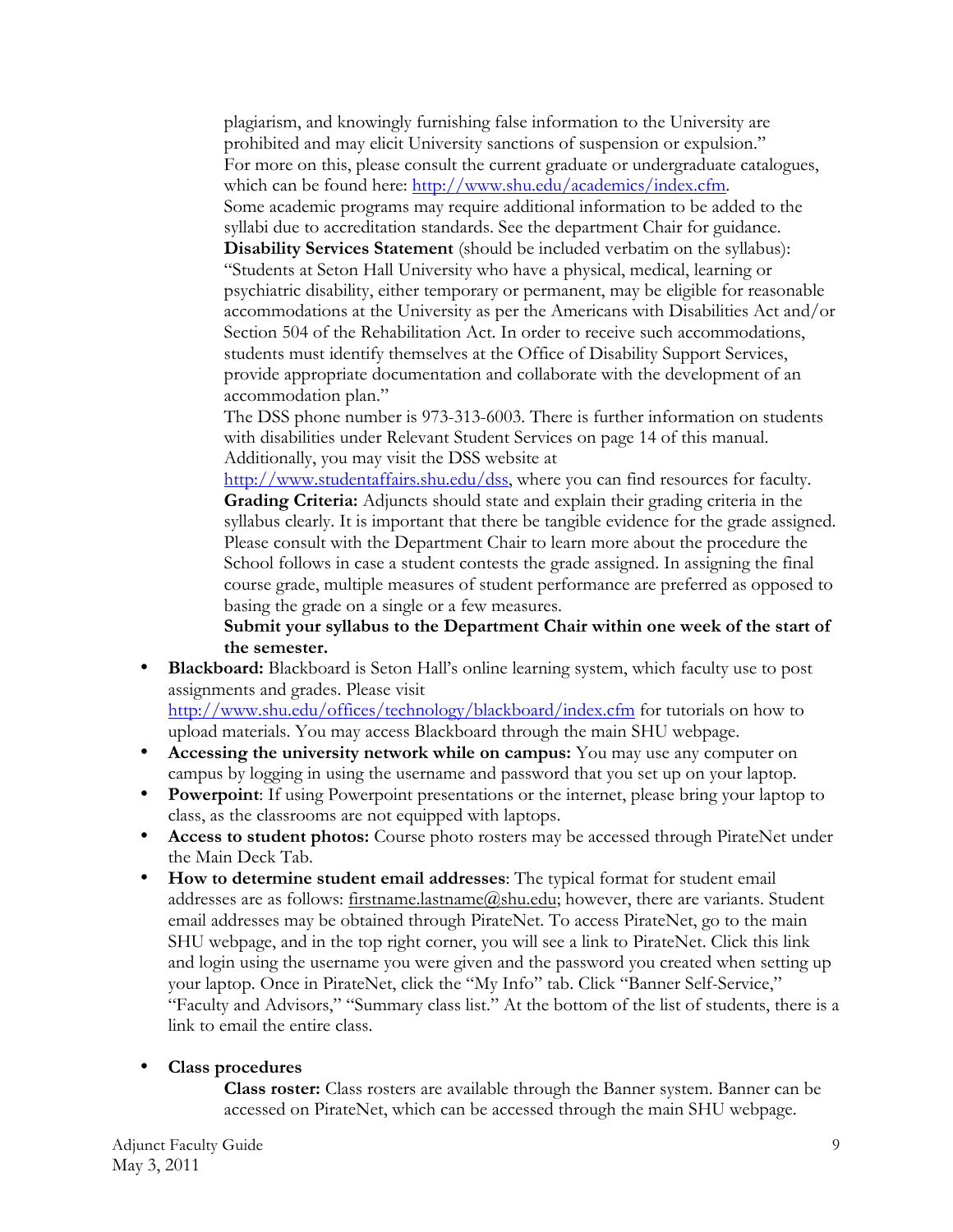**Add/Drop:** Students may join or leave your classes without permission during the Add/Drop Period, which lasts for the first week of the semester. If your class is already full during this period, students will require the signature of the Department Chair, the Associate Dean of Academic Affairs, or the Dean of Graduate Studies in order to join your class.

**Withdrawal:** After the end of the Add/Drop period, a student may withdraw from your class with a Course Adjustment Form, available in the Registrar's Office. This form requires the signature of the Associate Dean of Academic Affairs or the Dean of Graduate Studies. The withdrawal deadline for each semester is listed on the academic calendar and is typically about eight weeks into the course. Any student who withdraws from a class will receive a "WD" as their grade for the course.

**Grading procedures:** All final course grades are submitted online through the University computer system called Banner. Instructions for submitting these grades are provided by Enrollment Services just before the grade submission period begins each semester. The deadline for the submission of final grades is 48 hours after the scheduled final exam session for the course. For graduate students, a grade point average of 3.0 (B) is considered the minimum standard for satisfactory completion of coursework.

**Incomplete:** An "Incomplete" grade can be filed for a student if he or she has completed approximately 75% or more of the work for the class. The student must request the Incomplete, and they must have a good reason for the missing work. If you decide to approve this request, you and the student need to sign a Course Adjustment Form. Once complete, the form should then be given to the Associate Dean of Academic Affairs or the Dean of Graduate Studies.

**Procedure for excused absences:** Please consult the Dean of Students, Karen Van Norman, at 973-761-9076.

#### • **Exams**

**Final exams:** Consult your Department Chair for the final exam policy. The exam schedule, which should be copied on your syllabus, is located here: http://www.shu.edu/calendars/exam-course-schedules.cfm. Faculty may not reschedule their exams and must meet their classes during their scheduled exam time. **Placement testing:** For language placement testing, please visit http://www.shu.edu/offices/services/lrc-placement-testing.cfm, or call the

Language Resource Center at 973-761-9457.

**Scan-trons**: Please ask your School/Department Secretary for Scan-tron sheets and for instructions on how to run them.

**Blue/Green Books:** Students may purchase Blue/Green Books in the Bookstore; alternatively, your Department's secretary may have a supply for you to use. Many times students are asked to bring their own Blue/Green Books for exams.

**Administration of exams:** Exams must be proctored. Please note that, if necessitated by the nature of the accommodation, **DSS** can administer exams to students with disabilities. Students are required to begin the conversation about coordinating exam accommodations with their instructor one week before the scheduled exam to determine how exam accommodations will be implemented.

Possible options include:

o Take the exam with the class without accommodation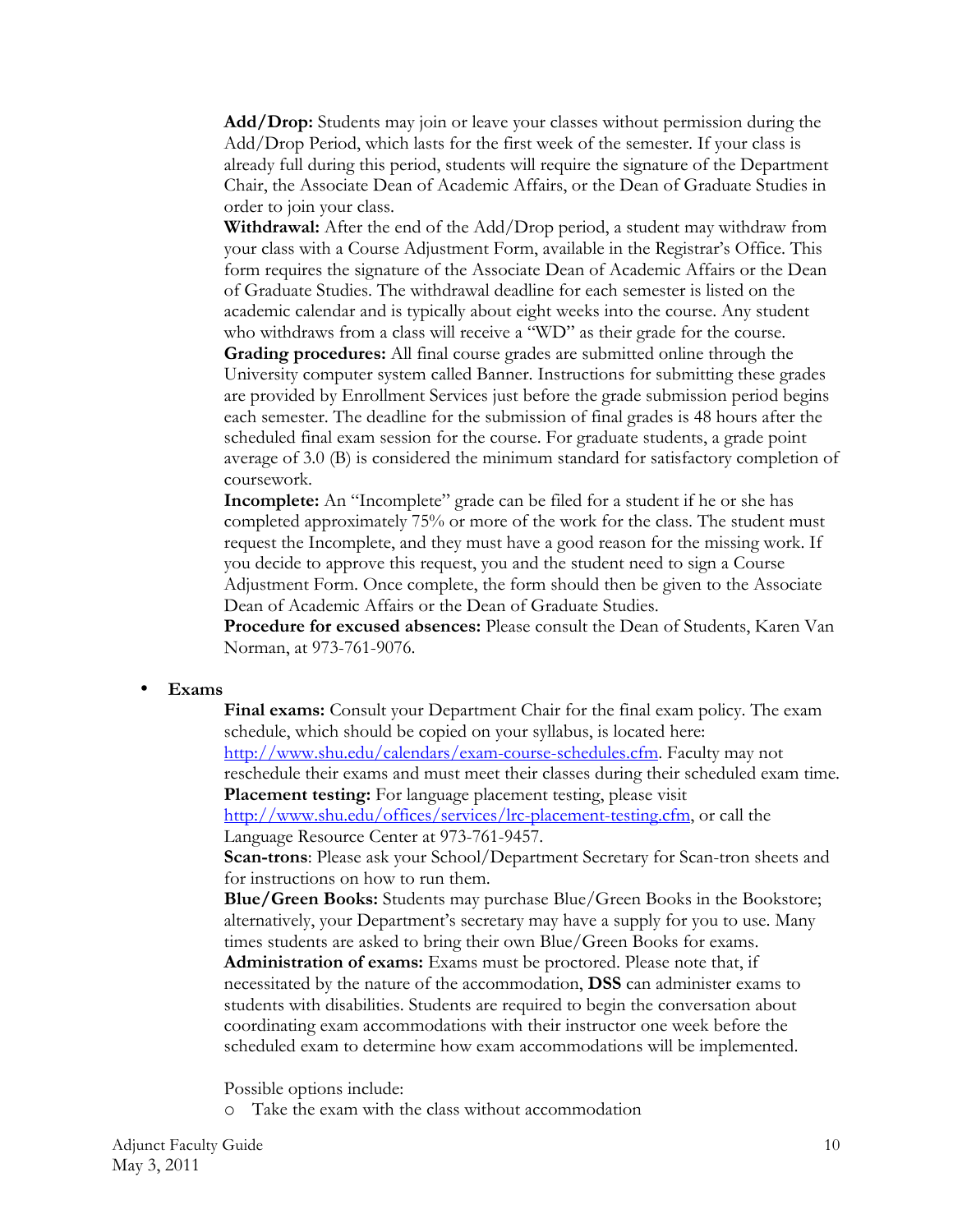- o Take the exam with appropriate accommodations arranged by the instructor. DSS encourages faculty members or teaching assistants to proctor students' exams. This practice allows students to address any problems or questions that they may have to someone with knowledge of course content and departmental procedures.
- o Take the exam at the Academic Resource Center (ARC). Information about exam proctoring at the ARC can be obtained by calling 973-761-9108 or emailing arc@shu.edu
- o Take the exam at DSS: If the instructor or the ARC are unable to provide these accommodations and would prefer DSS to proctor exams, the student must initiate the exam proctoring request by completing the student portion of the Exam Proctoring Request Form found on DSS' website under "Student Resources."

Procedures for Requesting Exam Proctoring at DSS:

- o Students must complete each field of the DSS Exam Proctoring Request at least two (2) business days prior to the exam.
- o The instructor will be emailed a continuation of the Exam Proctoring Request.
- o A DSS administrator will confirm the testing arrangements with the instructor and student upon receipt of the completed Exam Proctoring Request.
- o DSS will only proctor exams between the hours of 8:45 a.m. 4:45 p.m. Students must discuss alternative timing with faculty before submitting the DSS Exam Proctoring Request.

Regarding exam delivery and return, faculty have the option of delivering the exam to DSS (Duffy Hall, room 67), faxing it, emailing it to DSS@shu.edu, attaching it to the electronic Exam Proctoring Request form or sending it via interdepartmental mail. We will return the exam by fax, email, or interdepartmental mail or faculty can opt to pick it up from our office. Exam delivery/return preferences are indicated by the faculty member on their portion of the Exam Proctoring Request form.

**Reviewing exams**: Professors are required to set up appointments with interested students who wish to review their exams.

**Make-up Exams**: The Academic Resource Center is available to administer makeup exams. The professor must contact the ARC at  $\frac{\text{arc}(\hat{a}_{s} - \text{ln}a_{s})}{\text{ln}a_{s} + \text{ln}b_{s}}$  or 973-761-9108 to arrange for this service.

- **Student Evaluation of Professor**: Faculty will receive information from the Provost Office or School/Department with instructions on the administration of student evaluations. These evaluations are normally conducted a week or two before final exam week and many are completed online. The university takes these evaluations seriously because they constitute an important component of the learning process.
- **Students in Difficulty**: Adjunct faculty should contact the Department Chair or, for graduate students, the Dean of Graduate Studies if they have any concerns about students' academic work.
- **Office hours**: Adjunct faculty policy is one office hour per three-credit course. These office hours are to be posted in advance and made available to the Department Chairperson.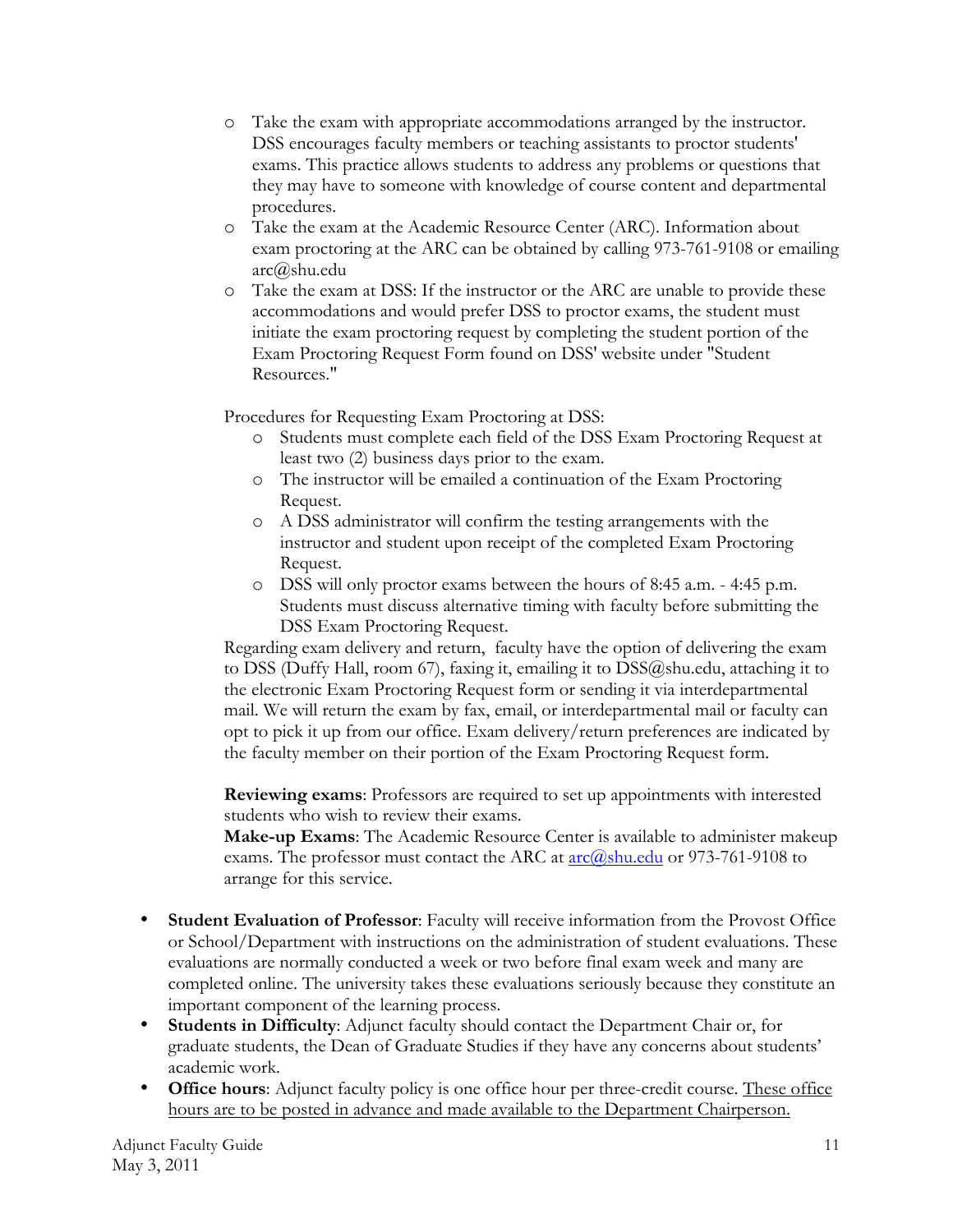- **Absences**: It is expected that faculty will be present for all class sessions throughout the semester and be on time for their classes. If an unavoidable conflict is known well in advance, the professor should inform the Department Chair, and they should also plan for this absence when designing their syllabus. If an emergency arises and class must be cancelled on short notice, the professor must notify the Department Chair and secretary immediately. Professors must also notify students via email and indicate to the students a plan for making up the work that was to be covered during the missed class.
- **Weather cancellations**: The University may cancel class due to inclement weather. Information on University closings can be found on the front page of the University website. Once faculty have been entered into the system by Human Resources, they will receive an email prompting them to join the University's emergency notification system, called PirateAlert, which sends emails, phone calls, and texts to faculty, employees and students regarding campus emergencies or campus closings or delays. Further information on PirateAlert can be found under the Security/Emergencies section of this manual.
- **Scheduling and getting a room for a make-up class**: This can be done through the Department Chair. If the faculty member has a disability that needs to be accommodated, please contact the Registrar, Mary Ellen Farrell, at 973-275-2293.

### **Faculty Guidelines and Other Policies**

### • **Academic Freedom**

Seton Hall University is guided by the principle that all faculty members are entitled to Academic Freedom as stated in the 1940 "Statement of Principles on Academic Freedom and Tenure," which was developed by the American Association of University Professors (AAUP) and the Association of American Colleges. The following excerpts define what is meant by Academic Freedom.

*"Institutions of higher education are conducted for the common good and not to further the interest of either the*  individual teacher or the institution as a whole... Teachers are entitled to freedom in the classroom in *discussing their subjects, but they should be careful not to introduce into their teaching controversial matter which has no relation to their subjects... College and university teachers are citizens, members of a learned profession, and officers of an educational institution. When they speak or write as citizens, they should be free from institutional censorship or discipline, but their special position in the community imposes special obligations...the public may judge their profession and their institution by their utterances. Hence they should at all times be accurate, should exercise appropriate restraint, should show respect for the opinions of others, and should make every effort to indicate that they are not speaking for the institution."*

### • **Professional Ethics**

Seton Hall's faculty strive to maintain the highest standard of professional ethics. Some years ago, the American Association of University Professors adopted a Statement on Professional Ethics for college and university teachers. Seton Hall adheres to the principles enunciated in that document:

*"Professors, guided by a deep conviction of the worth and dignity of the advancement of knowledge, recognize the special responsibilities placed upon them... As teachers, professors encourage the free pursuit of learning in their students. They hold before them the best scholarly and ethical standards of their discipline. Professors demonstrate respect for students as individuals and adhere to their proper roles as intellectual guides and*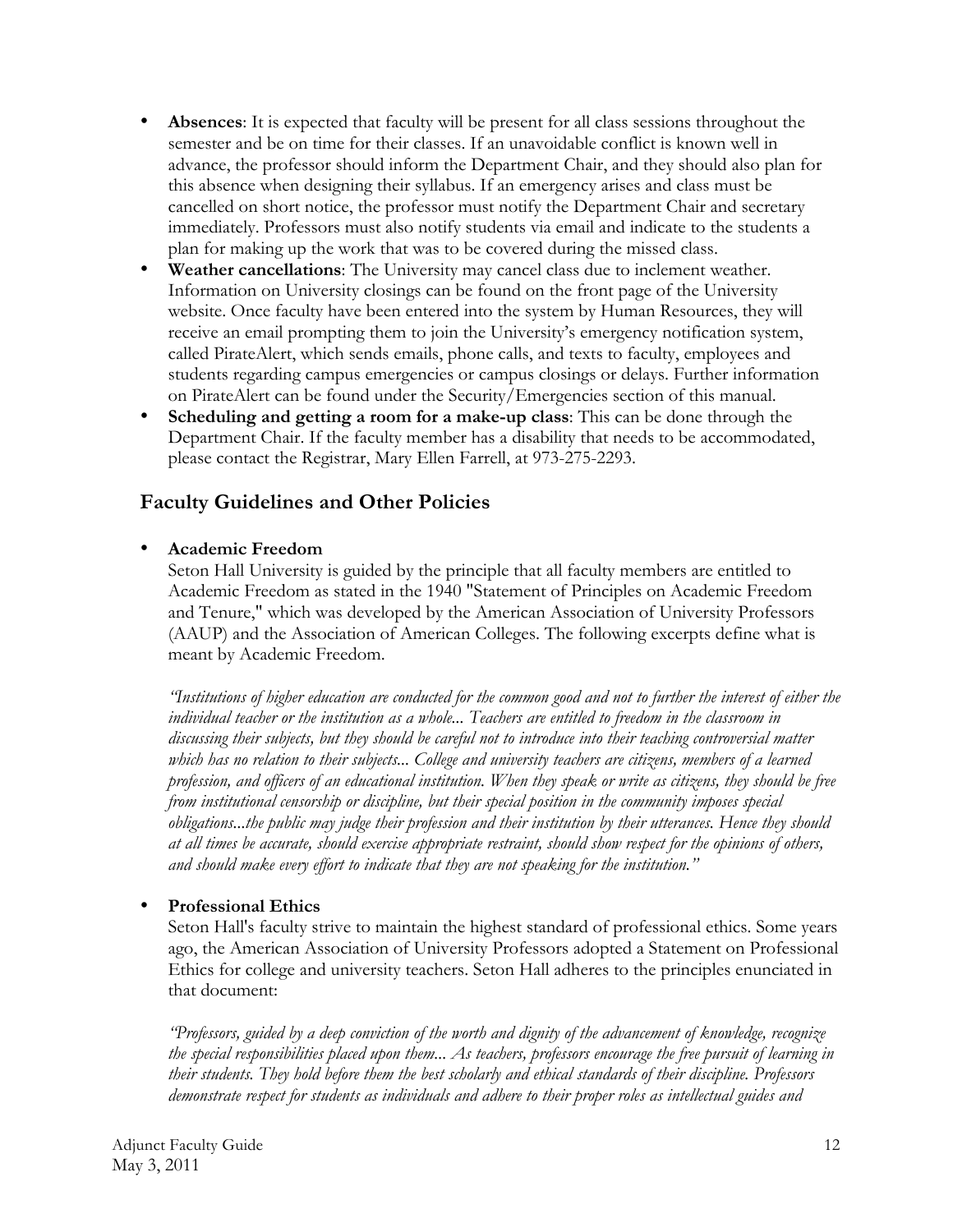*counselors. Professors make every reasonable effort to foster honest academic conduct and to ensure that their evaluations of students reflect each student's true merit. They respect the confidential nature of the relationship between professor and student. They avoid any exploitation, harassment, or discriminatory treatment of students. They acknowledge significant academic or scholarly assistance from them. They protect their academic freedom."*

#### • **Academic Rigor and Teaching Excellence**

We can and do expect much of our students, and we ask you to be demanding and rigorous as well as fair and reasonable in the classroom. Regular reading and writing assignments and consistent review of student responses to the assignments should be only one feature of such rigor. A Seton Hall education must be grounded in teaching of the highest quality and must be worth to every student its considerable cost.

Arthur W. Chickering and Zelda F. Gamson have developed "Seven Principles for Good Practice in Undergraduate Education" based on a study sponsored by the American Association for Higher Education and the Education Commission of the States and published in *The Wingspread Journal* (1987). Briefly, the seven principles are that good practice in undergraduate education promotes student-faculty contact, encourages cooperation among students, insists on active and participative learning, gives prompt feedback by the instructor, emphasizes effective time management, communicates high expectations, and respects diverse talents and ways of learning.

#### • **Confidentiality of Student Information**

Information pertaining to a student's grade, attendance, etc., is confidential and may not be released except to authorized University personnel under the terms of federal legislation. **Adult students must sign a written release to allow parents or others access to this information.**

The Family Educational Rights and Privacy Act (FERPA) affords students certain rights with respect to their education records. The most current version of this policy can be found here: http://www.shu.edu/offices/community-development/ferpa.cfm.

The name and address of the Office that administers FERPA is: Family Policy Compliance Office U.S. Department of Education 400 Maryland Avenue, SW Washington, DC 20202-5901

Contact the Office of the Registrar at 973-761-9374 for further information concerning this area.

• **Policy against Racial and Ethnic Discrimination** The most current version of this policy can be found here: http://www.shu.edu/offices/policies-procedures/compliance-racial-ethnicdiscrimination.cfm.

A tutorial on employment discrimination can be found here: http://www.shu.edu/offices/compliance-education.cfm.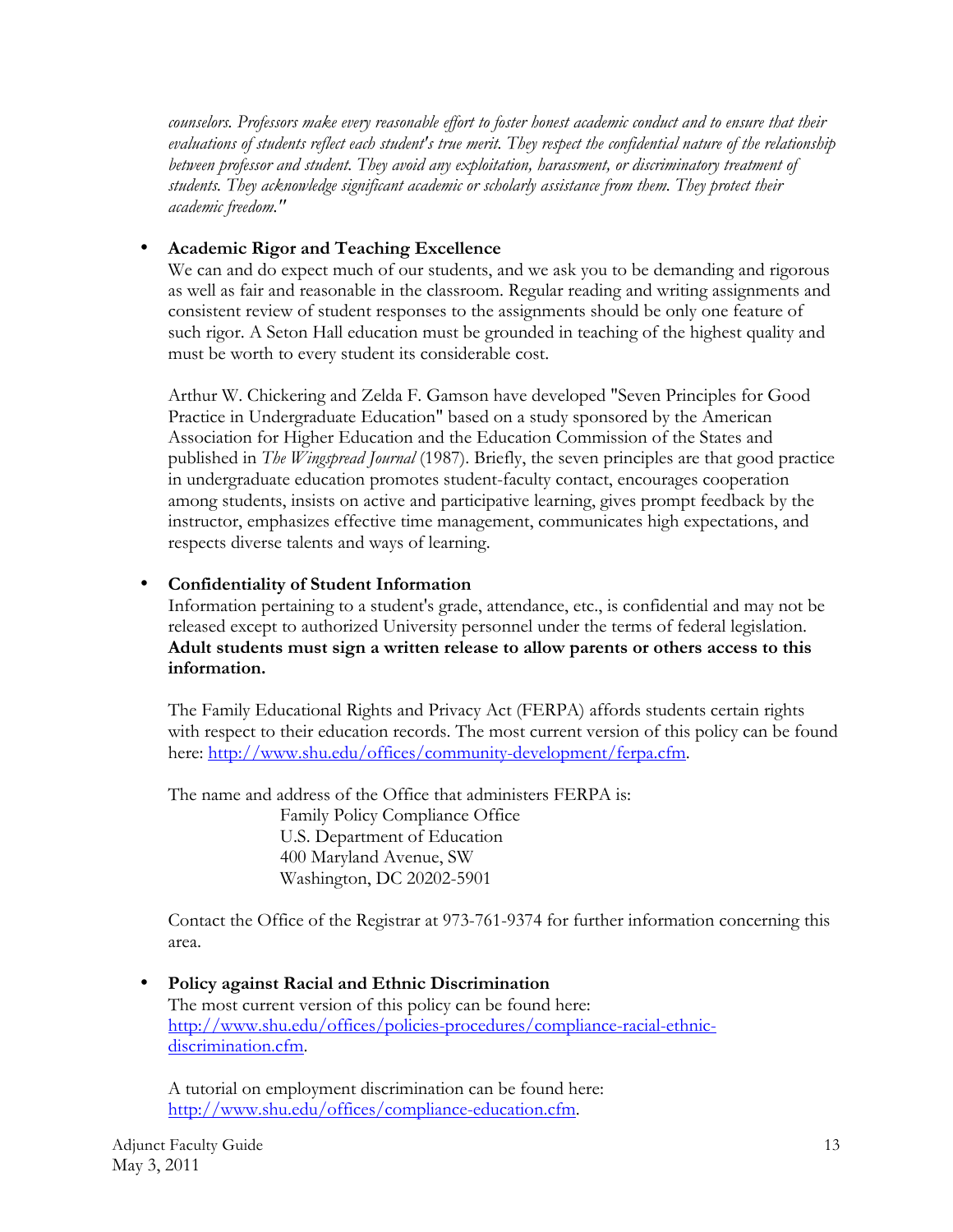### • **Policy Against Sexual Harassment**

The most current version of this policy can be found here: http://www.shu.edu/offices/policies-procedures/compliance-sexual-harassment.cfm.

A tutorial on preventing sexual harassment can be found here: http://www.shu.edu/offices/compliance-education.cfm.

- **Code of student conduct**: Seton Hall's student code of conduct may be found here: http://www.shu.edu/offices/community-development/community-standards.cfm.
- **What to do with an at-risk student**: Contact your Department Chair; Counseling Services at 973-761-9500; or Karen Van Norman, Dean of Students, at 973-761-9076.

# **Security/Emergencies**

- **PirateAlert:** PirateAlert is SHU's emergency notification system. You are automatically added to the PirateAlert system when you become an employee at Seton Hall University. Your contact information in Banner has been loaded into the PirateAlert system. You will receive an e-mail, requesting you to register with Everbridge, PirateAlert's provider. When you register, you can choose a member ID and password that you remember easily and let the system know how you would like to be notified in case of an emergency.
- **Fire safety**: If an alarm goes off during your class, you must evacuate your class through the fire exit nearest your classroom. Please bring your attendance sheet with you to facilitate head count.

## **Relevant Student Services**

- **Students with disabilities**: Adjunct professors may find that they have students with a learning, psychiatric, physical or medical disability in their class. Professors should direct these students to the Office of Disability Support Services in Duffy Hall. This office will develop an accommodation plan for the student, if appropriate, and professors should use best efforts to provide students with the accommodations specified in the plan. DSS can also administer exams to students with disabilities. You should receive communication of student disability from the office. The DSS website (http://www.shu.edu/offices/disability-supportservices/) provides more information on the kinds of accommodations and how they can be implemented. If you have any questions regarding a student with a disability, please contact your Department Chair. Information on how DSS can provide accommodations to administer exams is on page 10 of this manual.
- **Counseling services:** Counseling Services, located on the second floor of Mooney Hall, provides free and confidential psychological services and education for students. The office may be contacted at 973-761-9500.
- **Freshman Studies**: If you are teaching freshmen, you are expected to be especially conscious of their needs and problems, to help ease their transition from secondary to higher education, to identify students with difficulties as early as possible, and to communicate promptly with the Dean of Freshman Studies, Tracy Gottlieb, 973-761-9740 in Mooney Hall to seek assistance for such students.